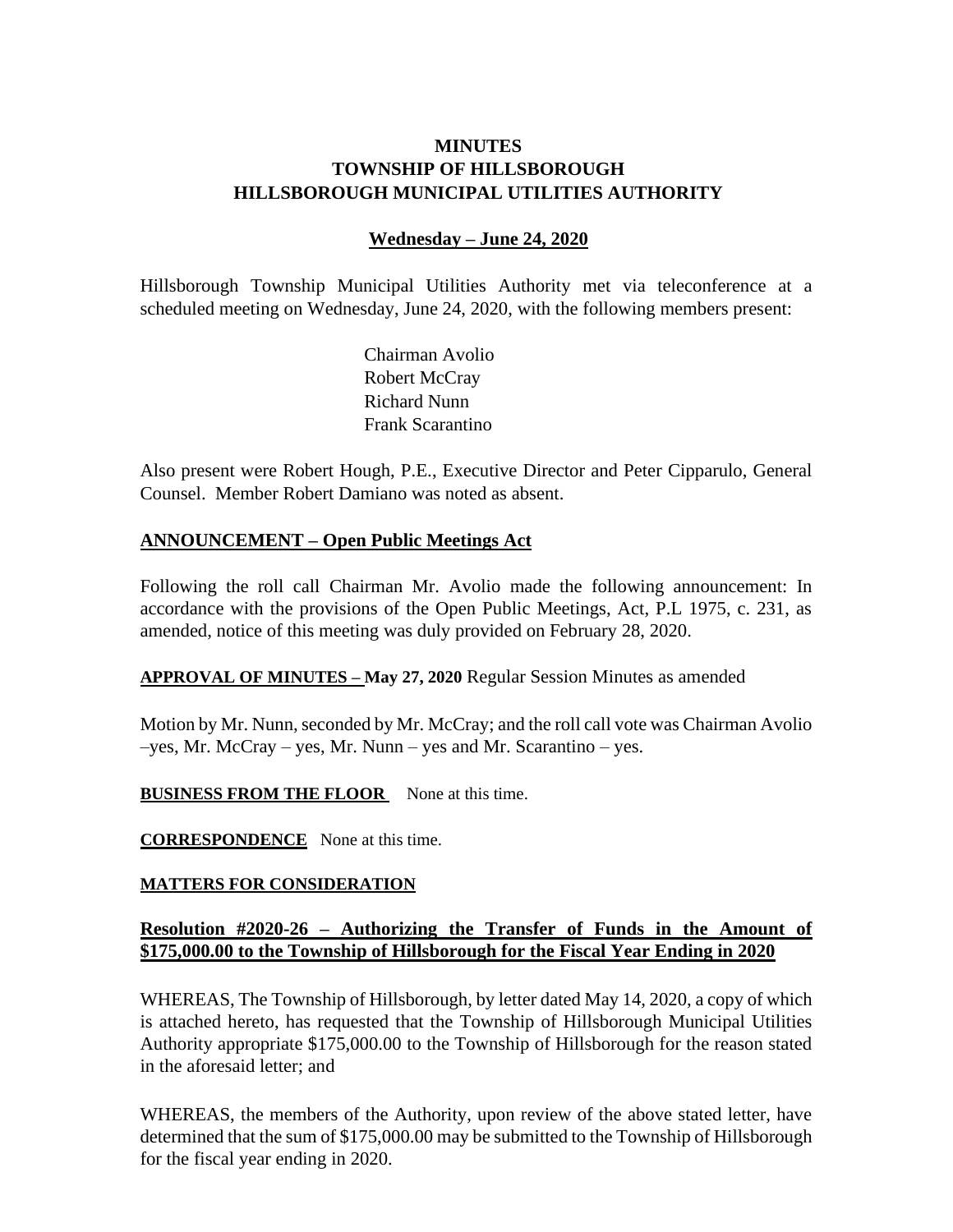NOW, THEREFORE, BE IT RESOLVED, the Township of Hillsborough Municipal Utilities Authority hereby approves the allocation of \$175,000.00 to the Township of Hillsborough.

Motion to Approve by Mr. McCray, seconded by Mr. Scarantino; the roll call vote was: Chairman Avolio – yes, Mr. McCray – yes, Mr. Nunn – yes and Mr. Scarantino – yes.

### **Resolution #2020-27 Hillsborough Municipal Utilities Authority Budget Amendment Fiscal Year December 1, 2019 To November 30, 2020**

WHEREAS the Hillsborough Municipal Utilities Authority Budget for the Fiscal Year ending November 30, 2020 was adopted on the  $26<sup>th</sup>$  day of November 2019; and

WHEREAS it is desired to amend said adopted Budget; and

NOW, THEREFORE, BE IT FURTHER RESOLVED, that the Hillsborough Municipal Utilities Authority hereby requests the Director of the Division of Local Government Services approve the following amendment to the adopted Budget of the Hillsborough Municipal Utilities Authority for the fiscal year ending November 30, 2020.

| <b>INCREASE REVENUE:</b>                       |           |
|------------------------------------------------|-----------|
| Unrestricted Net Position (Rate Stabilization) | \$175,000 |
|                                                |           |
| INCREASE APPROPRIATIONS:                       |           |
| Appropriation to the Township of Hillsborough  | \$175,000 |
|                                                |           |

Motion to Approve by Mr. McCray, seconded by Mr. Scarantino; the roll call vote was: Chairman Avolio – yes, Mr. McCray – yes, Mr. Nunn – yes and Mr. Scarantino – yes.

### **Resolution #2020-28 Hillsborough Municipal Utilities Authority Budget Amendment Fiscal Year December 1, 2019 To November 30, 2020**

WHEREAS the Hillsborough Municipal Utilities Authority Budget for the Fiscal Year ending November 30, 2020 was adopted on the 26<sup>th</sup> day of November 2019; and

WHEREAS it is desired to amend said adopted Budget; and

NOW, THEREFORE, BE IT FURTHER RESOLVED, that the Hillsborough Municipal Utilities Authority hereby requests the Director of the Division of Local Government Services approve the following amendment to the adopted Budget of the Hillsborough Municipal Utilities Authority for the fiscal year ending November 30, 2020.

INCREASE REVENUE:

Unrestricted Net Position (Rate Stabilization) \$422,000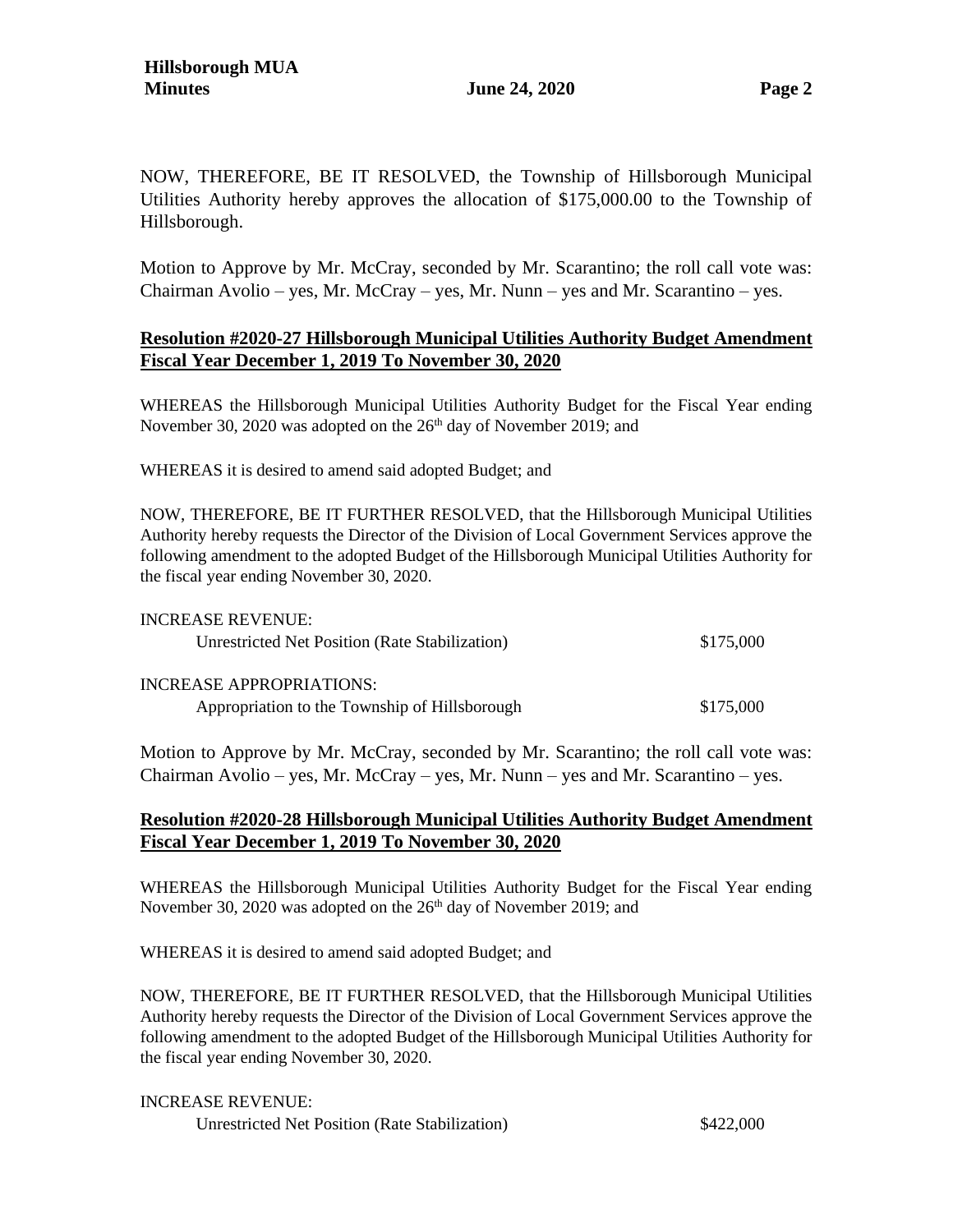| INCREASE APPROPRIATIONS:          |           |
|-----------------------------------|-----------|
| <b>Cost of Providing Services</b> | \$422,000 |

| Salary & Wages         | 142,000 |
|------------------------|---------|
| <b>Fringe Benefits</b> | 48,000  |
| <b>SRVSA</b> Treatment | 214,000 |
| Miscellaneous COPS     | 18,000  |

Motion to Approve by Mr. Nunn, seconded by Mr. McCray; the roll call vote was: Chairman Avolio – yes, Mr. McCray – yes, Mr. Nunn – yes and Mr. Scarantino – yes.

### **Resolution #2020-29 – Authorizing Approval of a Sanitary Sewer Extension along Route 206 to Serve Three (3) Properties Known as 325 US Route 206 (Block 182, Lot 41), 327 US Route 206 (Block 182, Lot 40) and 329 US Route 206 (Block 182, Lot 39)**

WHEREAS, on behalf of the New Jersey Department of Transportation (NJDOT), Malick & Scherer, PC, has submitted a sanitary sewer extension request in conjunction with infrastructure improvements to US Route 206 between Doctors Way and Valley Road; and

WHEREAS, the requested sanitary sewer extension will provide sanitary sewer service to three (3) existing homes known as 325 US Route 206 (Block 182, Lot 41), 327 US Route 206 (Block 182, Lot 40) and 329 US Route 206 (Block 182, Lot 39) all of which are currently served by septic systems; and

WHEREAS the requested wastewater flow from the connection of the three (3) existing single-family dwelling is a total of 900 gallons per day (GPD) (300 GPD per home); and

WHEREAS the connection of the existing three (3) single-family dwellings will be via gravity sewer connections and a sanitary sewer main extension; and

WHEREAS, plans bearing the general title "Route U.S. 206 – Doctors Way to Valley Road Contract No. 066108022" last revised February 25, 2020, prepared by Malick & Scherer P. C. have been reviewed by the staff of The Township of Hillsborough Municipal Utilities Authority.

NOW, THEREFORE, BE IT RESOLVED, by the Township of Hillsborough Municipal Utilities Authority that this sanitary sewer connection be approved subject to the following conditions:

- 1. Approval of the Somerset Raritan Valley Sewerage Authority and the New Jersey Department of Environmental Protection.
- 2. As-built plans of the sanitary sewer connection shall be prepared by the applicant's engineer. Two (2) sets shall be provided to the Authority in reproducible form on mylar.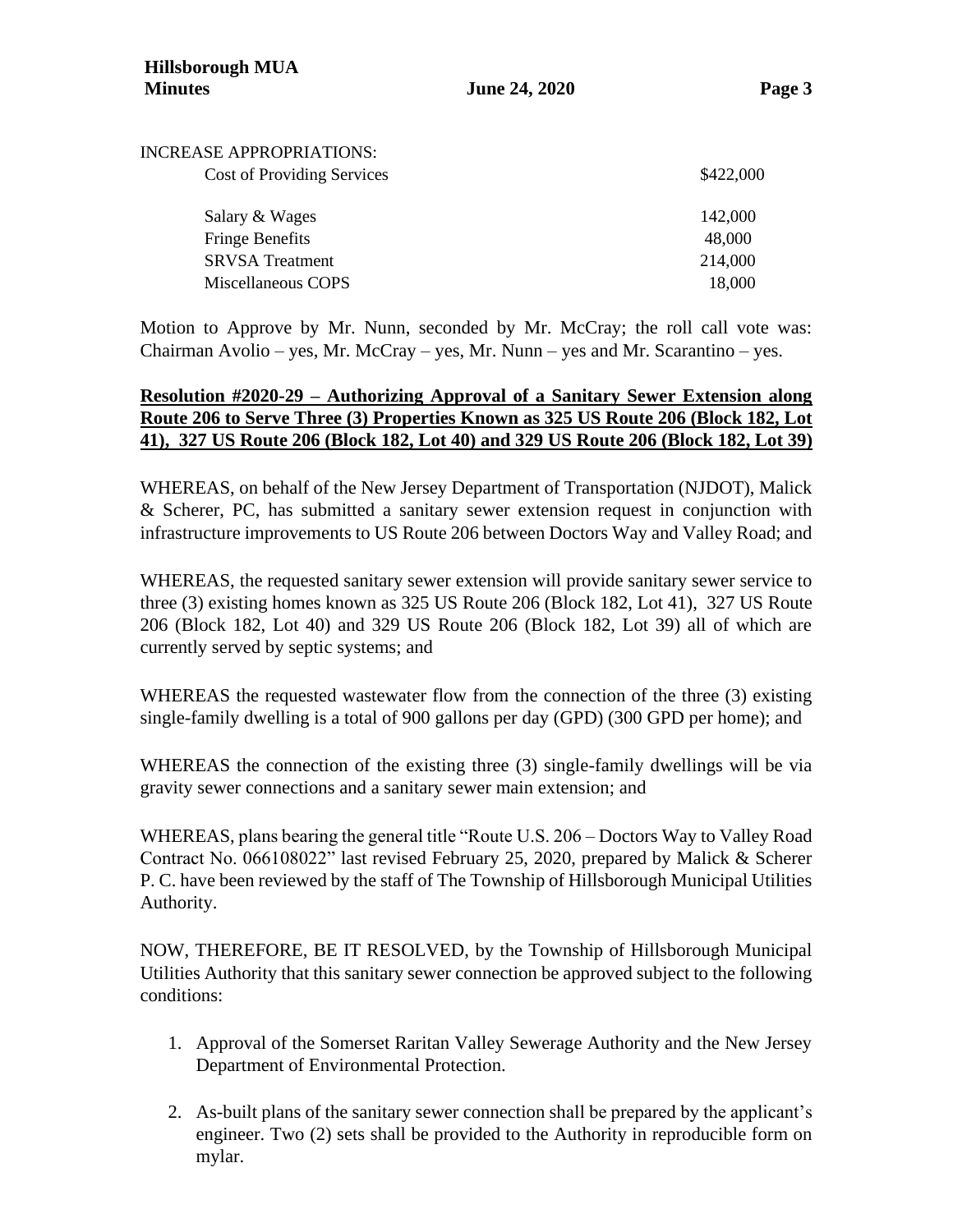- 
- 3. Performance Bond and inspection fees in the amounts established by the Authority shall be provided to the Township of Hillsborough Municipal Utilities Authority for the proposed sewerage facilities prior to construction, as may be applicable.
- 4. Maintenance Bond in the amount and form required by the Township of Hillsborough Municipal Utilities Authority shall be provided to the Authority for a period of up to two (2) years from the date of release of the Performance Bond, as may be applicable.
- 5. Conveyance of all applicable sanitary sewer easements to the Township of Hillsborough Municipal Utilities Authority, as may be applicable.
- 6. All on-site sanitary sewer facilities such as sewer mains and force mains, laterals and connections shall be the responsibility of the owner.
- 7. Approval shall remain in effect for a period of two (2) years, at which time, if construction of the facilities has not been initiated, re-approval will be required.

BE IT FURTHER RESOLVED that this project be forwarded to the Somerset Raritan Valley Sewerage Authority and the New Jersey Department of Environmental Protection for approval and the Executive Director be authorized to execute applications required in connection with said submittal.

Motion to Approve by Mr. Scarantino, seconded by Mr. Nunn; the roll call vote was: Chairman Avolio – yes, Mr. McCray – yes, Mr. Nunn – yes and Mr. Scarantino – yes.

# **Resolution #2020-30 – Authorizing the 2020 Service Contract Between the Somerset Raritan Valley Sewerage Authority and the Borough of Millstone (as a Customer of Hillsborough Municipal Utilities Authority) and the Hillsborough Township Municipal Utilities Authority**

WHEREAS, on November 26, 2019 the Township of Hillsborough Municipal Utilities Authority (TTHMUA) adopted a resolution authorizing the "Customer Service Agreement" between the Borough of Millstone and the TTHMUA to accept sanitary flows from the Borough of Millstone; and

WHEREAS the 2020 Service Contract Between the Somerset Raritan Valley Sewerage Authority and the Borough of Millstone (as a Customer of Hillsborough Municipal Utilities Authority) and the Hillsborough Township Municipal Utilities Authority has been prepared and found to be acceptable to TTHMUA.

NOW, THEREFORE, BE IT RESOLVED, the Township of Hillsborough Municipal Utilities Authority hereby approves the 2020 Service Contract Between the Somerset Raritan Valley Sewerage Authority and the Borough of Millstone (as a Customer of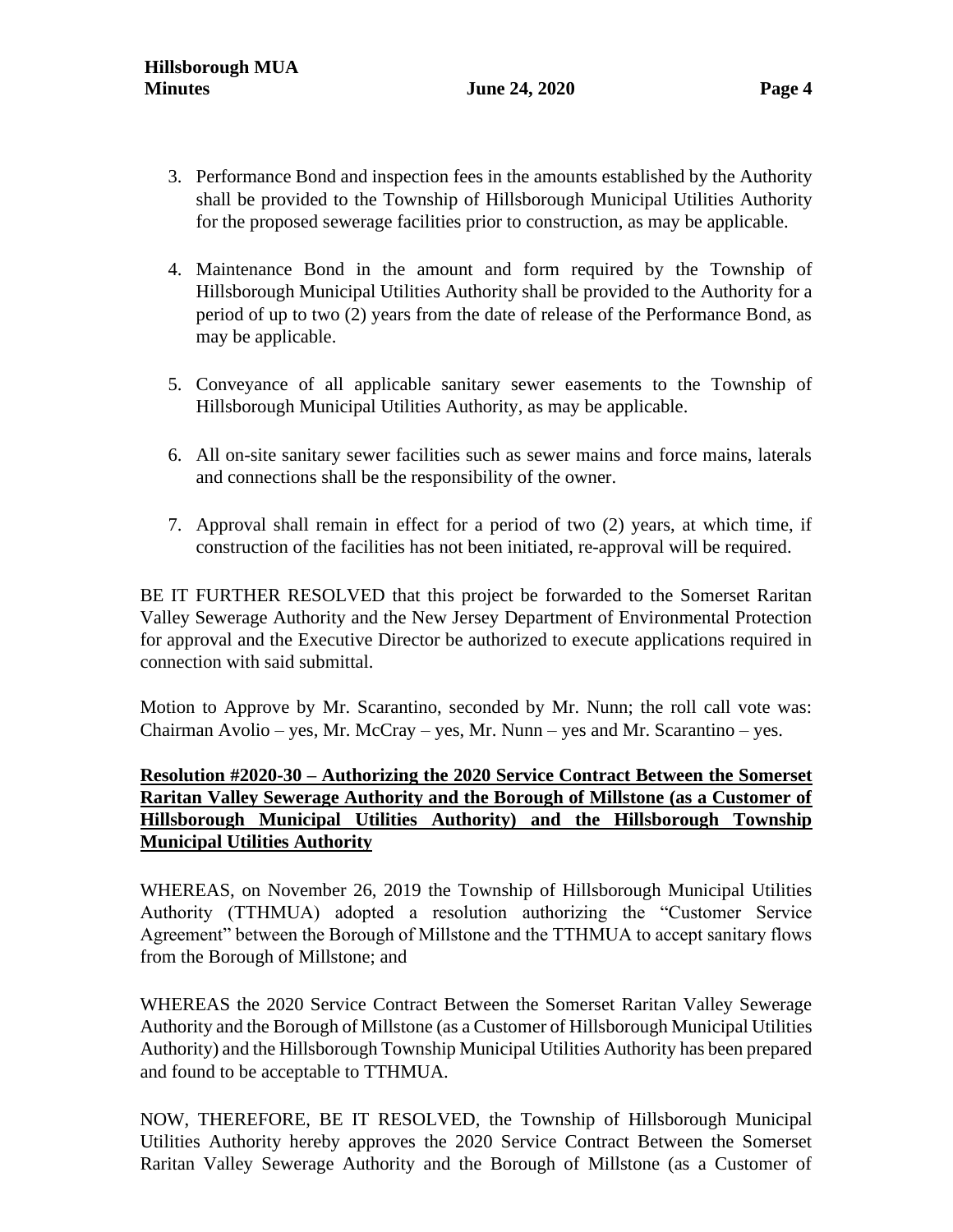Hillsborough Municipal Utilities Authority) and the Hillsborough Township Municipal Utilities Authority and authorizes the Executive Director to execute the Contract on behalf of the Township of Hillsborough Municipal Utilities Authority.

Motion to Approve subject to Mr. Cipparulo reviewing and verifying the date of the intermunicipal COOP agreement between Hillsborough Township and Millstone Borough: by Mr. Nunn, seconded by Mr. McCray; the roll call vote was: Chairman Avolio – yes, Mr.  $McCray - yes$ , Mr. Nunn – yes and Mr. Scarantino – yes.

# **DISCUSSION:**

# **Status meeting with Van Note-Harvey Associates and CME Associates**

Mr. Hough provided the authority an update that he met with the above-mentioned vendors as an introductory meeting and reviewed their current contracts.

# **Meeting with Hillsborough Building Department and Hillsborough Engineering Department**

This meeting, originally scheduled for June 15, 2020, was postponed until June 25, 2020.

# **311 Eisler Lane – Notice of Violation**

Mr. Cipparulo indicated that there has not been a response to the notice. The Authority will make the repair. Follow up notice being sent regarding the repair to be made, which will be followed by a bill.

# **Sunnymeade Pump Station and Force Main Project**

Mr. Hough advised that he had received and was reviewing current design plans. He has also received a proposal for extra services related to easements, test pits and Green Acres. He will be reviewing same with the Engineering Committee. Mr. Cipparulo indicated that he needs to follow up with the Copart attorney. Mr. Hough is working on the cost estimates regarding the Green Acres test pits which will be reviewed with the Engineering Committee.

### **Route 206 Gravity Sewer Rehabilitation**

There was a pre-bid meeting held on June 16, 2020 in which 6 of the 9 current documents holders participated. An addendum was issued on June 23, 2020. Bids are still on schedule to be received on July 9, 2020 at 11 am.

### **Review of wastewater flows to SRVSA**

Mr. Hough indicated that he and the staff continue to compile flow data from SRVSA and the MUA pump stations. He also indicated that there are issues with the flow metering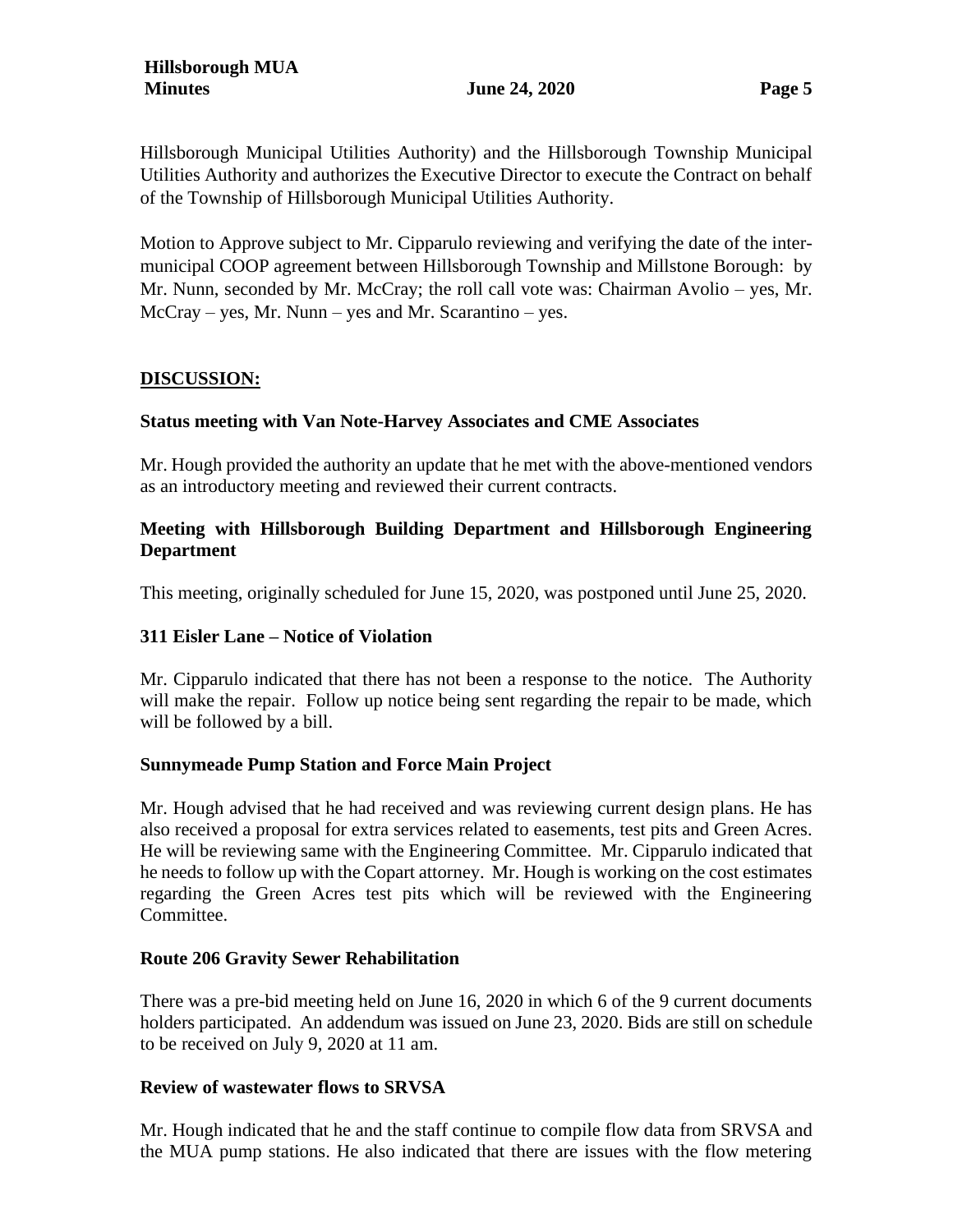equipment at several of the pump stations and that staff has been working with vendors related to repairing and / or replacing this equipment.

### **Van Note – Harvey Proposal for Homestead Trunk, Royce Brook Interceptor Capacity and Video Inspection (Previously Provided)**

Mr. Hough is still reviewing the flows. No recommendation at this time.

### **2020 Summary Will Serve Letters**

Nothing new to report since the last meeting.

### **2020 Summary Connection Approvals**

Three properties along Route 206. No further discussion.

### **COMMITTEE REPORTS**

Engineering / Facilities Meeting scheduled for June 25, 2020.

Finance Nothing to report.

I/I and GIS Nothing to report.

Personnel Nothing to report.

### **SVRSA REPORT**

No report at this time.

### **CLAIMS LIST**

| <b>Operating Fund</b> | \$177,139.28 |
|-----------------------|--------------|
| General Fund          | \$228,212.97 |

Motion to Approve by Mr. Nunn, Second by Mr. McCray; and the roll call vote was: Chairman Avolio – yes, Mr. McCray – yes, Mr. Nunn – yes and Mr. Scarantino – yes.